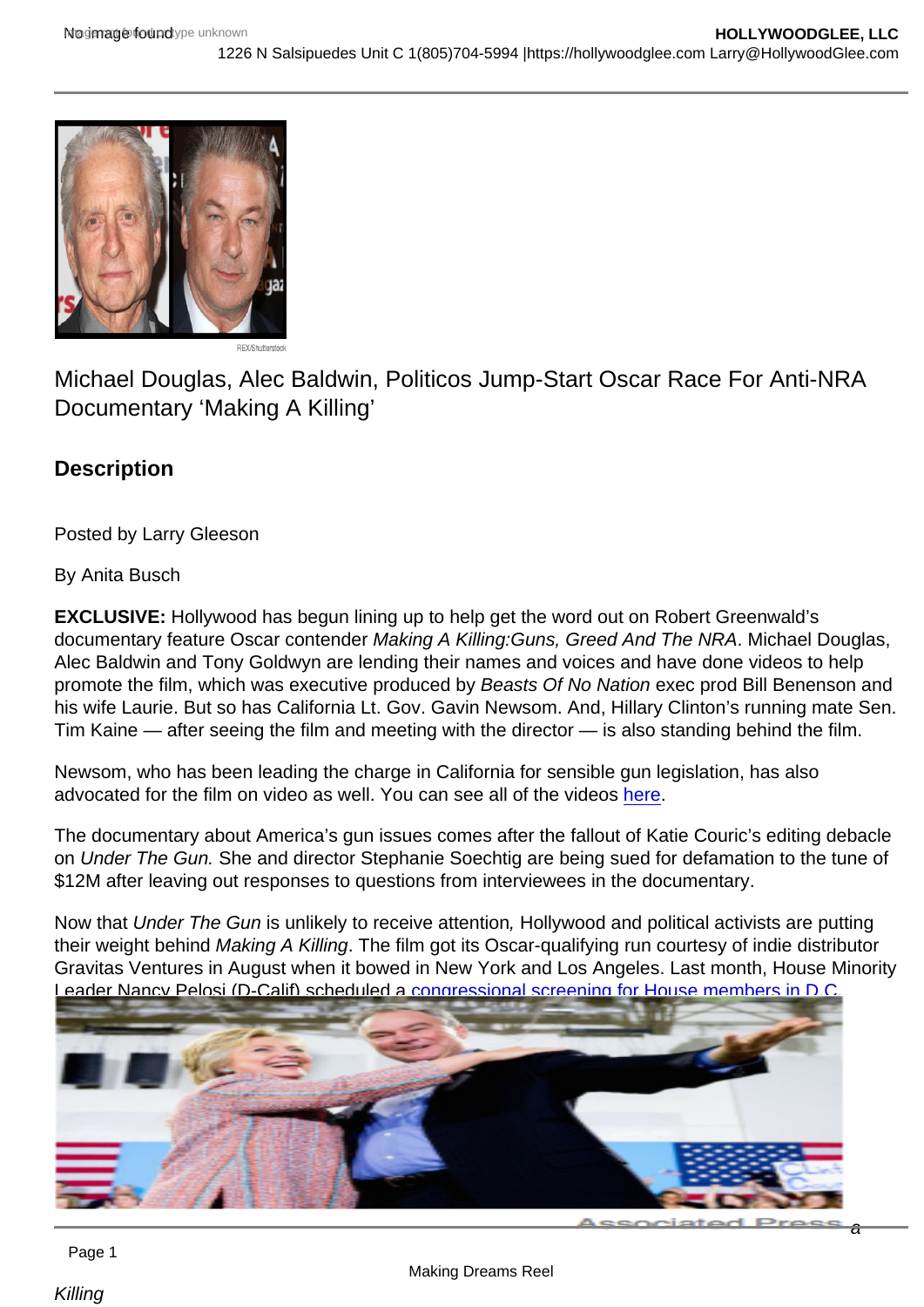shines a light on the inordinate power that gun manufacturers and the NRA exert on our political system and the countless tragedies that occur because of politicians' unwillingness to stand up to that power. The stories of the victims of firearm loopholes are instrumental in exposing what's wrong with our gun laws. I hope my colleagues in Congress will hear the voices in this film and find the courage to side with citizens over the gun lobby."

# The

documentary focuses on victims of gun violence while interspersing video and documents showing the amount of money that the NRA and gun manufacturers are amassing. Douglas, Baldwin, Goldwyn and Newsom are encouraging people to view the film and host screenings at their homes and churches.

Greenwald is a well-known documentary filmmaker that previously took on the Koch brothers (Koch Brothers Exposed), Walmart (The High Cost Of Low Price), the lead-up to the Iraq War (through several documentaries), the use of drones (Unmanned: America's Drone Wars), the price of whistleblowing (War On Whistleblowers: Free Press And The National Security State) and Fox News ( Outfoxed) through his Brave New Films moniker.

The filmmaker, who for decades has exposed the dark side of power via film, has yet to be nominated for an Oscar. However, his films have won other awards including a Peabody. Greenwald has also been honored with a DGA Award for his contribution to diversity, two NAACP Awards, and a TV Producer of the Year award from the American Film Institute for his body of work.

# (Source: <http://deadline.com>)

### **Category**

- 1. Documentary
- 2. Hollywood

# Tags

- 1. Alec Baldwin
- 2. Bill Benenson
- 3. Congress
- 4. Director
- 5. Documentary
- 6. Film
- 7. film festivals
- 8. Filmmaking
- 9. Gavin Newsom
- 10. Gravitas Ventures